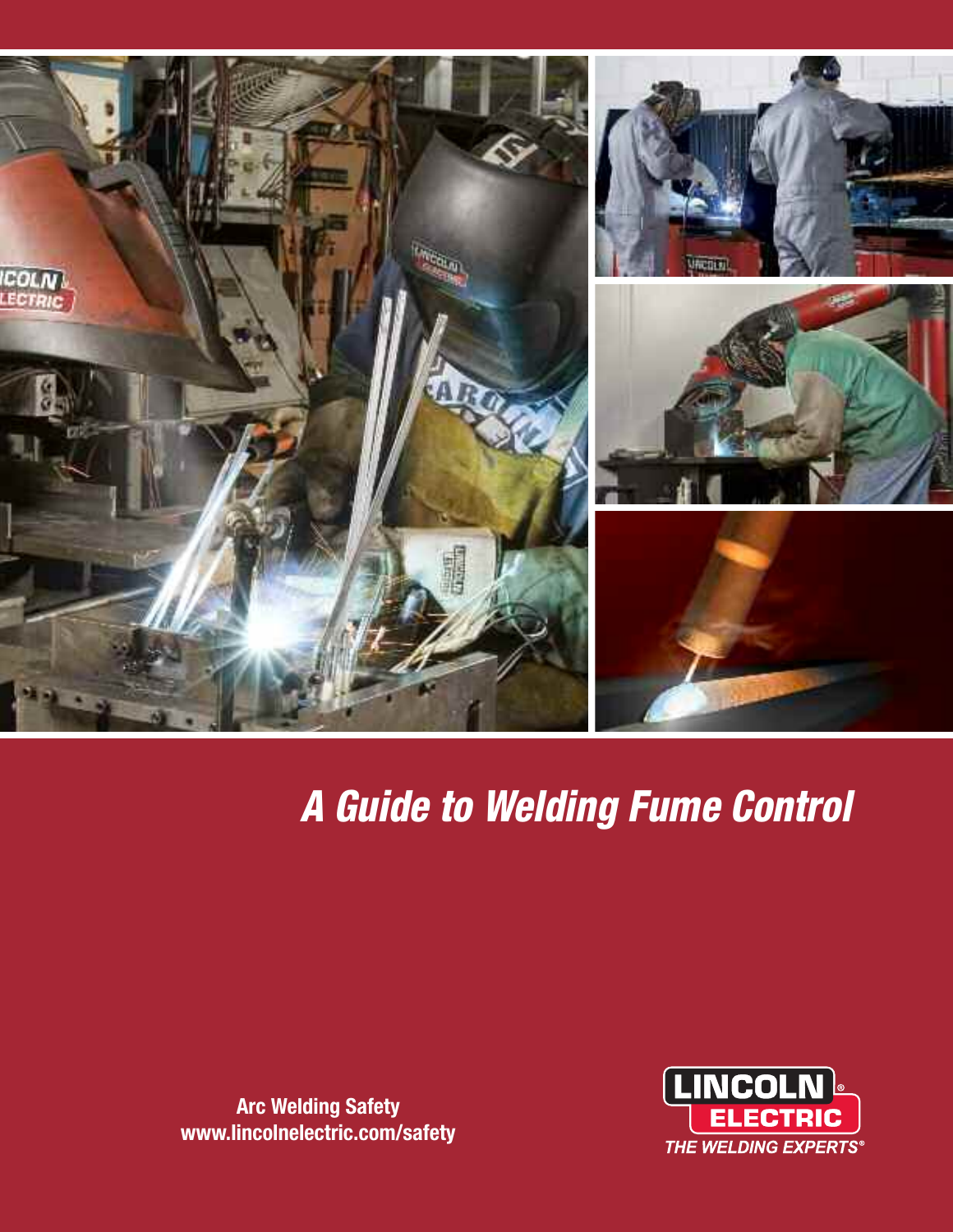Employers are responsible for providing a safe and healthy workplace for their employees. Under OSHA's Hazard Communication Standards, employers are required to evaluate the hazards of the chemicals in their workplace, train their employees in the identity, hazard, and means to protect themselves, and provide information about the hazards identified on labels on shipped containers, material safety data sheets (MSDS) and other information available to them.

Under OSHA's Air Contaminant Standards, an employee's potential exposure is measured and compared to the OSHA Permissible Exposure Limit. If a company has a policy setting its own Occupational Exposure Limit [such as the ACGIH Threshold Limit Value (TLV) if lower than the OSHA PEL] then the employee's potential exposure would be compared to that value.

Employers train their employees about the identity, hazard, and means to protect themselves from hazardous chemicals. Employees are expected to participate in their employers' protective programs and take steps to protect themselves.

#### **Methods of Compliance: Engineering & Work Practice Controls**

Employers shall use Engineering and Work Practice Controls as the primary means to reduce and maintain employee exposures to or below the PEL or TLV, unless the employer can demonstrate that such control measures are not feasible.

- A. Engineering Controls: include substitution, isolation and ventilation.
- B. Work Practice Controls: involve adjustments in the way a task is performed, as well as the periodic inspection and maintenance of engineering control equipment. Work practice controls should complement engineering controls in providing employee protection.
- C. Personal Protective Equipment: When engineering and work practice controls cannot reduce employee exposure to or below the PEL, employers must provide respirators. OSHA's Methods of Compliance states that:

*"To achieve compliance with paragraphs (a) through (d) of this section, administrative or engineering controls must first be determined and implemented whenever feasible. When such controls are not feasible to achieve full compliance, protective equipment or any other protective measures shall be used to keep the exposure of employees to air contaminants within the limits prescribed in this section. Any equipment and/or technical measures used for this purpose must be approved for each particular use by a competent industrial hygienist or other technically qualified person. Whenever respirators are used, their use shall comply with 1910.134."[29CFR1910.1000(e)]*

Respirators may be used during the period necessary to install or implement feasible engineering controls and during maintenance, repair and emergency situations.

No one solution will fit all applications. Solutions frequently involve one or more methods of control to properly and adequately control employee exposure.

#### **Welding Fume Control Methodology**

To thoroughly explore your welding fume control options, you should clearly identify and assess your actual needs and operating conditions. The following Welding Fume Control Methodology, along with your Lincoln Electric Technical Sales Representative, can help you through this process, as he or she can bring expertise and resources to assist you.

#### **A. Engineering Controls**

#### **1. Substitution**

Is it feasible and practical to modify or replace your current welding process, consumable, gas, welding procedure or equipment technology with an alternative process, consumable, gas, welding procedure or equipment technology that generates less welding fume?

#### **2. Isolation**

Is it feasible and practical to isolate and separate your welding operation by moving it to a regulated area, by automating/ventilating the welding process and/or by placing a barrier between the employee and the source?

#### **3. Ventilation**

Is it feasible and practical to control the welding fume path between the source and the worker through source, local and/or general shop extraction/ventilation equipment?

#### **B. Safe Work Practice Controls**

Safe work practices complement each level of Engineering Controls and are designed to control the manner in which work is performed. These practices include such areas as safe welding habits (keeping your head out of the fumes, keeping fumes and gases away from your breathing zone and proper training and use of fume extraction equipment) as well as housekeeping, maintenance and general administrative procedures such as scheduling operations/tasks at a time to minimize potential exposure.

#### **C. Personal Protective Equipment (PPE)**

An important method of protecting employees in certain situations can be the use of PPE, including respirators. However, employers are required to establish a respirator program in compliance with OSHA's respirator standard, which requires an initial employee medical evaluation, more frequent evalua-

tion of worker exposure levels, training and recordkeeping. In addition, the OSHA PPE evaluation may determine the need for additional personal protection practices, including specific requirements for additional work clothing and equipment, as well as the need for a separate change room, shower and laundering service<sup>(1)</sup>.



 $(1)$  May be required by OSHA requiations. For example: Chromium: 29CFR1910.10269(h) Cadmium: 29CFR1910.1027(i)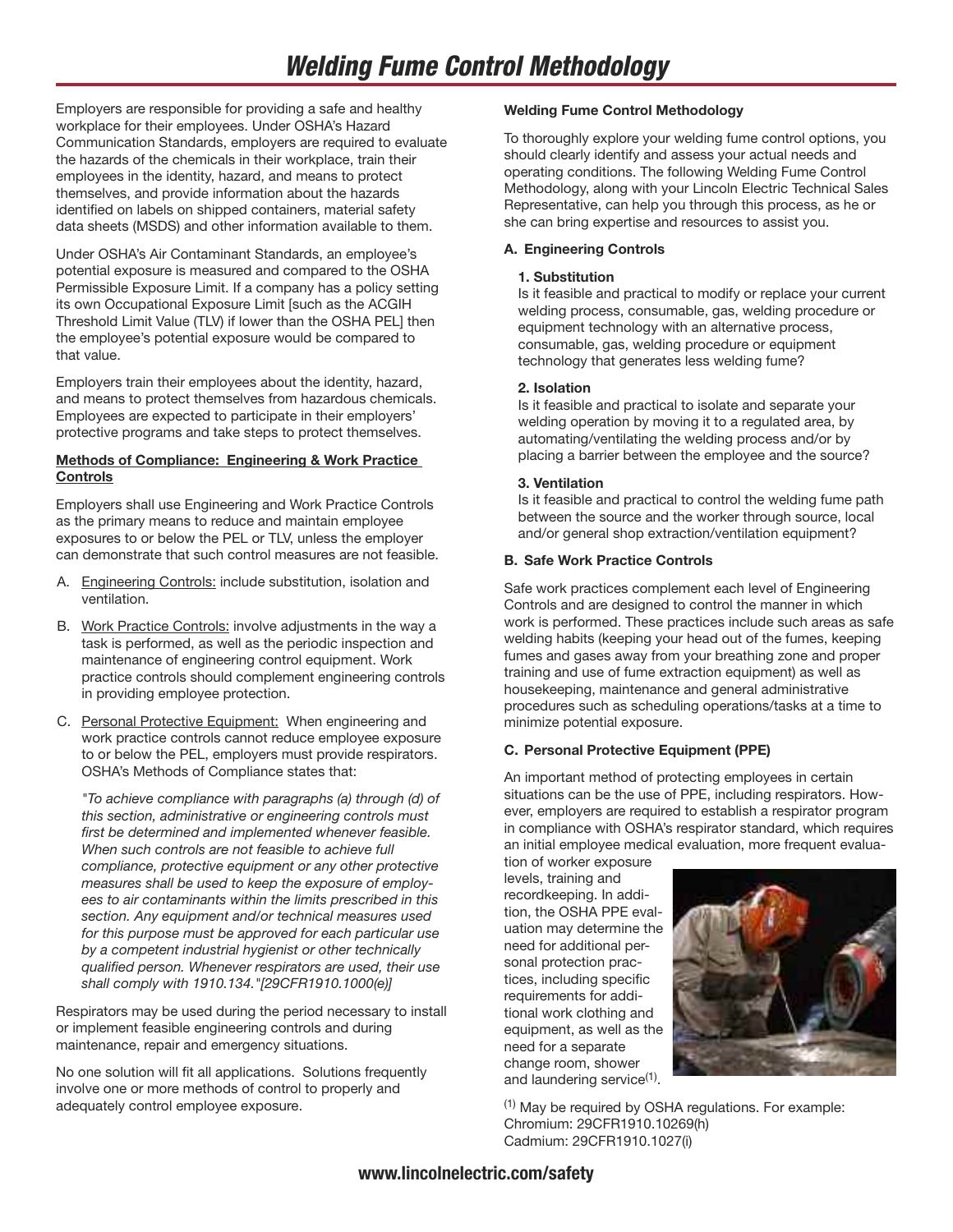## *Lincoln Electric's Suggested Welding Fume Control Methodology*

| <b>Regulatory</b><br><b>Assessment</b>                   | Have you determined the potential employee exposure to the welding<br>Employer<br>fume constituent(s) from the welding consumable, base material<br>$NO$ ----- $\blacktriangleright$<br>Exposure<br>and coating?<br>$-$ YES $-$<br>Assessment                                                                                                                                   |
|----------------------------------------------------------|---------------------------------------------------------------------------------------------------------------------------------------------------------------------------------------------------------------------------------------------------------------------------------------------------------------------------------------------------------------------------------|
|                                                          |                                                                                                                                                                                                                                                                                                                                                                                 |
| <b>Exposure</b><br><b>Determination</b>                  | Employer<br>Is there any potential employee exposure to a welding fume<br>Periodic<br><b>NO</b><br>constituent(s) above the applicable exposure limits (e.g. OSHA PEL<br>Assessment<br>or ACGIH TLV)?<br>$\overline{\phantom{a}}$ YES $\overline{\phantom{a}}$<br>__________________________________                                                                            |
| <b>Engineering</b><br><b>Controls</b>                    |                                                                                                                                                                                                                                                                                                                                                                                 |
| 1. Substitution                                          | Is it feasible and practical to replace your current welding process,<br>consumable, gas, welding procedure or equipment technology with an<br>alternative process, consumable, gas, welding procedure or equipment<br>technology that can generate less of the welding fume constituent(s)?                                                                                    |
| 2. Isolation                                             | Is it feasible and practical to isolate and separate your welding<br>Feasible<br>Below<br>operation by moving it to a regulated area, by automating/ventilating<br>$YES - +$<br>and $YES - \rightarrow$<br><b>YES</b><br><b>PEL</b><br>the welding process and/or by placing a barrier between the<br>Practical<br>or TLV<br>employee and the source?<br><b>NO</b><br><b>NO</b> |
| 3. Ventilation                                           | Is it feasible and practical to control the welding fume path between<br>the source and the worker through source, local and/or general shop<br>extraction/ventilation equipment?                                                                                                                                                                                               |
| <b>Safe Work</b><br><b>Practice</b><br><b>Controls</b>   | Is it feasible and practical to lower exposure to a welding fume<br>constituent by use of safe work practice and/or administrative<br>controls?                                                                                                                                                                                                                                 |
|                                                          |                                                                                                                                                                                                                                                                                                                                                                                 |
| <b>Personal</b><br><b>Protective</b><br><b>Equipment</b> | Can the employee be protected from a welding fume constituent<br>by use of a respirator? See note regarding OSHA policy under<br><b>YES</b> --------------------------<br>Methods of Compliance: Engineering & Work Practice Controls.                                                                                                                                          |

### *Additional Support Material Available From Lincoln Electric. To order, fax 1-800-959-2727 or visit Lincoln's website.*



Fume Hood Positions Poster - Order No. WC516



FAQ's Brochure - Order No. MC08-31



Safety Brochure - Order No. E205



Fume Hood Video - Order No. MC08-75

*For more resources on environmental system products, ANSI Z49.1 Safety in Welding, Cutting and Allied Processes, OSHA hexavalent chromium regulations, AWS recommendations, etc. visit Lincoln Electric's arc welding safety website.*